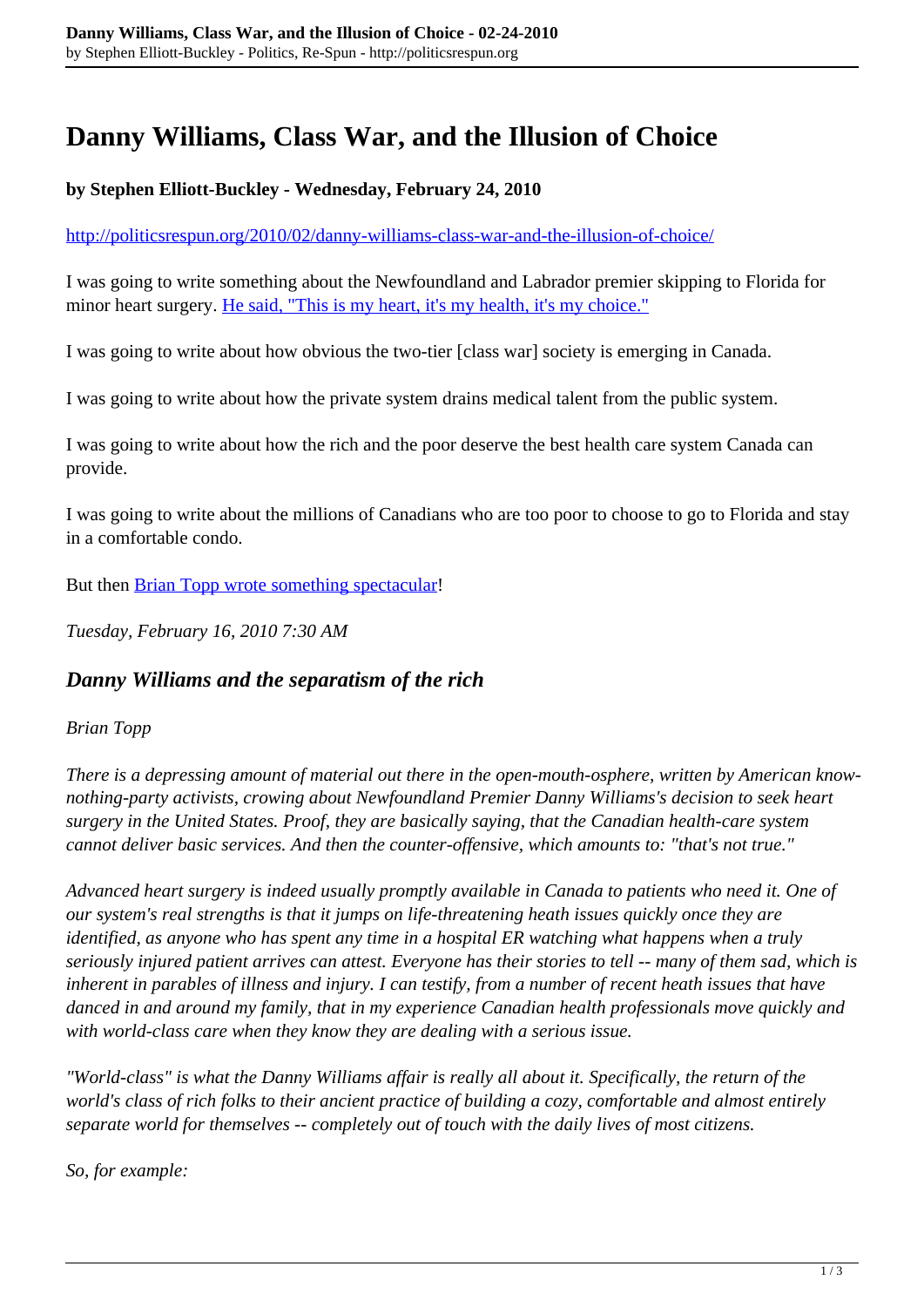*Most people who travel by air wait for their flights in cramped, noisy, uncomfortable cattle pens. The wealthy amuse themselves at their ease in comfortable, attactive private airport lounges -- catching up on the Wall Street Journal, watching Fox News, and sipping a nice glass of red wine. The same tableau is then re-enacted on the airplane itself.*

*Most bank customers talk to their accounts through web pages and ATMs (an excellent way to do so, as it happens). The wealthy have personal attention lavished upon them, as banks and other financial institutions have come to focus on "wealth management" as their principal profit centre.*

*Tax codes in Canada and throughout the Western world are written by and for the rich. Labour codes are written by and for the rich (notably so in Ontario after the Mike Harris government).*

*James Cameron spent a great deal of a Hollywood studio's money to make this point in his film Titanic. Then, as now, the rich are shown into the boats when the good ship hits the iceberg. It is the men and women in steerage, the working families who painfully saved their crinkled pound notes for their tickets to get across the ocean and try to find a new life for themselves in the new world, who found themselves floating in the lethal North Atlantic, a few minutes from death.*

*Kind of like how governments in the industrialized West can pull together trillions of dollars in a matter of weeks to prop up and bail out speculators and profiteers who played computer games just a little too recklessly with our pensions and savings. While the same governments cannot find tiny fractions of those sums to end child poverty, illiteracy, or homelessness (this can't be done, a young soldier for the separatism of the rich explained to me during last year's coalition negotiations, because addressing those issues would be "fixed costs").*

*Kind of like how a rich man whose titanic ego (and remarkable energy) led him into the premiership of a Canadian province will not give two seconds' thought to the implications of buying himself care in an American health system tailor-made for wealthy people like himself. Even though he is himself the lead administrator of a public system built on fundamentally different -- and far better -- principles.*

*Rich people live in a separate world. And they spend less and less time thinking about the little people whose labour and more recently taxes, now and far into the future, pay for it.*

*Canada is a country that is, at its core, a rejection of racial, ethnic and linguistic separatism. Instead our country offers a better alternative -- flexible federalism and civic patriotism.*

*Perhaps Danny Williams has also given us cause to reflect on another core Canadian value. Canadians overwhelmingly also reject the separatism of the rich, at least as an organizing principle for public services. And therefore we reject a model of health care that reserves its best services for people like the Newfoundland Premier, while putting the same quality of service out of the reach of most citizens. Imperfectly, not without need for serious and on-going reform, our country offers an infinitely better alternative -- health care when you need it, regardless of your ability to pay. As do all developed countries except the United States.*

*Premier Williams has shown himself to be entirely out of touch with these values. As a wealthy individual he is free to buy whatever the market will sell him anywhere in the world. As a private individual he is*